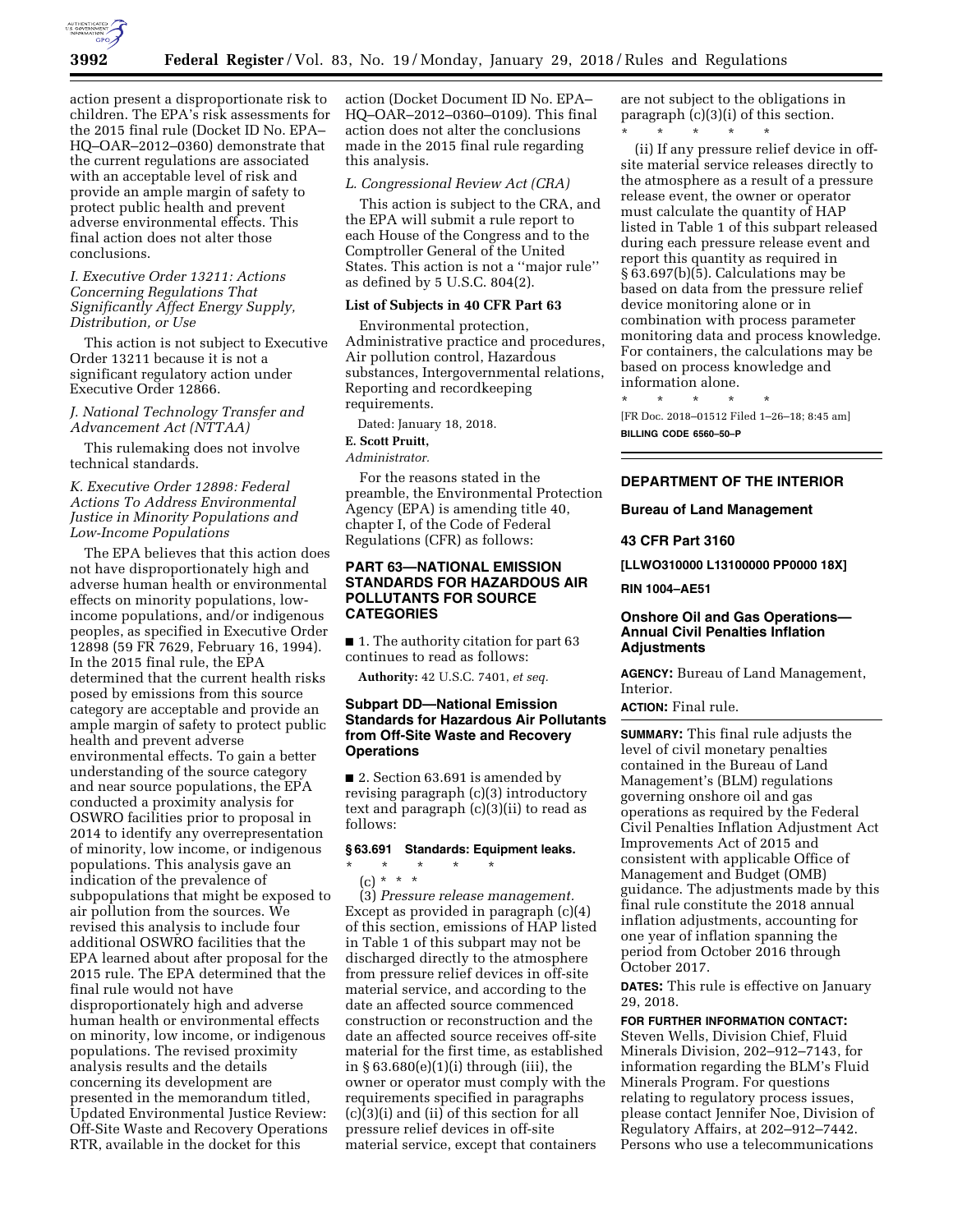device for the deaf (TDD) may call the Federal Relay Service (FRS) at 1–800– 877–8339, 24 hours a day, 7 days a week to contact the above individuals.

#### **SUPPLEMENTARY INFORMATION:**

#### I. Background

II. Calculation of 2018 Adjustments III. Procedural Requirements

- A. Administrative Procedure Act
- B. Regulatory Planning and Review (E.O. 12866, E.O. 13563, and E.O. 13771)
- C. Regulatory Flexibility Act
- D. Small Business Regulatory Enforcement Fairness Act
- E. Unfunded Mandates Reform Act
- F. Takings (E.O. 12630)
- G. Federalism (E.O. 13132)
- H. Civil Justice Reform (E.O. 12988) I. Consultation With Indian Tribes (E.O. 13175 and Departmental Policy)
- J. Paperwork Reduction Act
- K. National Environmental Policy Act
- L. Effects on the Energy Supply (E.O. 13211)

## **I. Background**

On November 2, 2015, the Federal Civil Penalties Inflation Adjustment Act Improvements Act of 2015 (Sec. 701 of Pub. L. 114–74) (the 2015 Act) became law.

The 2015 Act requires agencies to:

1. Adjust the level of civil monetary penalties for inflation with an initial ''catch-up'' adjustment through an interim final rulemaking in 2016;

2. Make subsequent annual adjustments for inflation beginning in 2017; and

3. Report annually in Agency Financial Reports on these inflation adjustments.

The purpose of these adjustments is to further the policy goals of the underlying statutes.

As required by the 2015 Act, the BLM issued an interim final rule that adjusted the level of civil monetary penalties in BLM regulations with the initial ''catch-up'' adjustment (RIN 1004–AE46, 81 FR 41,860), which was published on June 28, 2016, and became effective on July 28, 2016. On January 19, 2017, the BLM published a final rule (RIN 1004–AE49, 82 FR 6,307) updating the civil penalty amounts to the 2017 annual adjustment levels.

OMB issued Memorandum M–18–03 on December 15, 2017 (Implementation of Penalty Inflation Adjustments for 2018, Pursuant to the 2015 Act) explaining agency responsibilities for identifying applicable penalties and calculating the annual adjustment for 2018 in accordance with the 2015 Act.

## **II. Calculation of 2018 Adjustment**

In accordance with the 2015 Act and OMB Memorandum M–18–03, the BLM has identified applicable civil monetary penalties in its regulations and calculated the annual adjustment. A civil monetary penalty is any assessment with a dollar amount that is levied for a violation of a Federal civil statute or regulation, and is assessed or enforceable through a civil action in Federal court or an administrative proceeding. A civil monetary penalty does not include a penalty levied for violation of a criminal statute, nor does it include fees for services, licenses, permits, or other regulatory review. The calculated annual inflation adjustments are based on the percentage change between the Consumer Price Index for all Urban Consumers (CPI–U) for the October preceding the date of the

adjustment, and the prior year's October CPI–U. Consistent with guidance in OMB Memorandum M–18–03, the BLM divided the October 2017 CPI–U by the October 2016 CPI–U to calculate the multiplier. In this case, October 2017 CPI–U (246.663)/October 2016 CPI–U  $(241.729) = 1.02041$ . OMB Memorandum M–18–03 confirms that this is the proper multiplier. (OMB Memorandum M–18–03 at 1 and n.4.)

The 2015 Act requires the BLM to adjust the civil penalty amounts in 43 CFR 3163.2. To accomplish this, BLM multiplied the current penalty amounts in 43 CFR 3163.2 subparagraph (b)(2) and paragraphs (d), (e), and (f) by the multiplier set forth in OMB Memorandum M–18–03 (1.02041) to obtain the adjusted penalty amounts. The 2015 Act requires that the resulting amounts be rounded to the nearest \$1.00 at the end of the calculation process.

Due to an error, the current penalty amount in 43 CFR 3163.2(b)(1) of \$1,031 reflects the initial ''catch-up'' adjustment published on June 28, 2016, rather than the 2017 annual adjusted amount of \$1,048. The correct adjusted penalty amount in 43 CFR 3163(b)(1) of \$1,069 was calculated by multiplying the 2017 annual adjusted amount (\$1,048) by the multiplier set forth in OMB Memorandum M–18–03 (1.02041).

The adjusted penalty amounts will take effect immediately upon publication of this rule. Pursuant to the 2015 Act, the adjusted civil penalty amounts apply to civil penalties assessed after the date the increase takes effect, even if the associated violation predates such increase. This final rule adjusts the following civil penalties:

| CFR citation | Description of the penalty | Current<br>penalty                             | Adiusted<br>penalty                            |
|--------------|----------------------------|------------------------------------------------|------------------------------------------------|
|              |                            | \$1.031<br>10.483<br>1.048<br>20.965<br>52.414 | \$1,069<br>10.697<br>1.069<br>21,393<br>53.484 |

### **III. Procedural Requirements**

#### *A. Administrative Procedure Act*

In accordance with the 2015 Act, agencies must adjust civil monetary penalties ''notwithstanding Section 553 of the Administrative Procedure Act''  $(2015 \text{ Act at } §4(b)(2))$ . The BLM is promulgating this 2018 inflation adjustment for civil penalties as a final rule pursuant to the provisions of the 2015 Act and OMB guidance. A proposed rule is not required because the 2015 Act expressly exempts the annual inflation adjustments from the

notice and comment requirements of the Administrative Procedure Act. In addition, since the 2015 Act does not give the BLM any discretion to vary the amount of the annual inflation adjustment for any given penalty to reflect any views or suggestions provided by commenters, it would serve no purpose to provide an opportunity for public comment on this rule.

## *B. Regulatory Planning and Review (Executive Orders 12866, 13563, and 13771)*

Executive Order (E.O.) 12866 provides that the Office of Information and Regulatory Affairs (OIRA) in the OMB will review all significant rules. OIRA has determined that this rule is not significant. (*See* OMB Memorandum M– 18–03 at 3).

E.O. 13563 reaffirms the principles of E.O. 12866 while calling for improvements in the Nation's regulatory system to promote predictability and to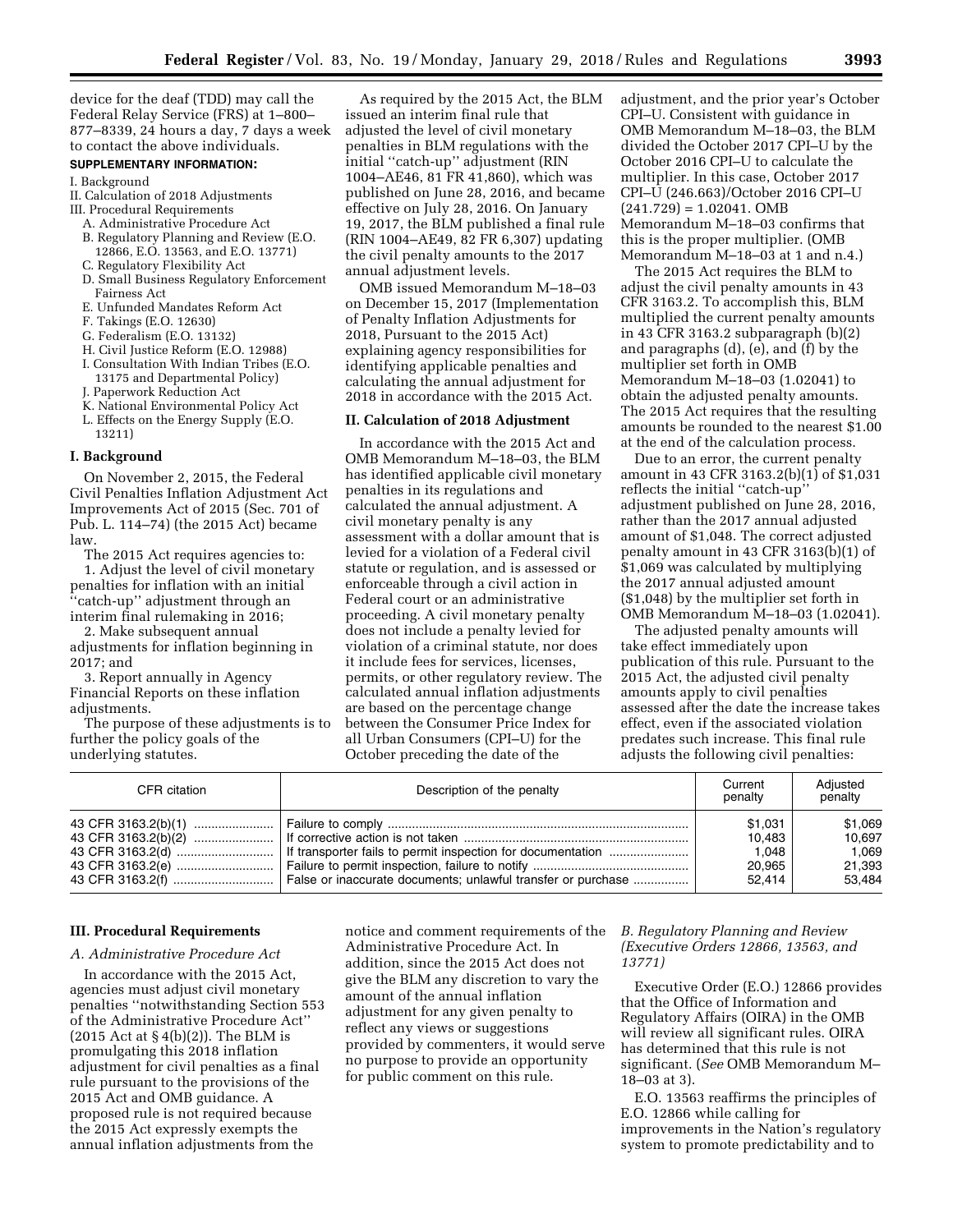reduce uncertainty and the use of the best, most innovative, and least burdensome tools for achieving regulatory ends. E.O. 13563 directs agencies to consider regulatory approaches that reduce burdens and maintain flexibility and freedom of choice for the public where these approaches are relevant, feasible, and consistent with regulatory objectives. E.O. 13563 emphasizes further that regulations must be based on the best available science, and that the rulemaking process must allow for public participation and an open exchange of ideas. We have developed this rule in a manner consistent with these requirements to the extent permitted by the 2015 Act.

E.O. 13771 of January 30, 2017, directs federal agencies to reduce the regulatory burden on regulated entities and control regulatory costs. E.O. 13771, however, applies only to significant regulatory actions, as defined in Section 3(f) of E.O. 12866. OIRA has determined that agency regulations exclusively implementing the annual adjustment are not significant regulatory actions under E.O. 12866, provided they are consistent with OMB Memorandum M–18–03 (*See*  OMB Memorandum M–18–03 at 3). Therefore, E.O. 13771 does not apply to this final rule.

### *C. Regulatory Flexibility Act*

The Regulatory Flexibility Act (RFA) requires an agency to prepare a regulatory flexibility analysis for all rules unless the agency certifies that the rule will not have a significant economic impact on a substantial number of small entities. The RFA applies only to rules for which an agency is required to first publish a proposed rule. *See* 5 U.S.C. 603(a) and 604(a). The 2015 Act expressly exempts these annual inflation adjustments from the requirement to publish a proposed rule for notice and comment (*see* 2015 Act at § 4 (b)(2)). Because the final rule in this case does not include publication of a proposed rule, the RFA does not apply to this final rule.

### *D. Small Business Regulatory Enforcement Fairness Act*

This rule is not a major rule under 5 U.S.C. 804(2), the Small Business Regulatory Enforcement Fairness Act. This rule:

(a) Will not have an annual effect on the economy of \$100 million or more;

(b) Will not cause a major increase in costs or prices for consumers, individual industries, Federal, State, or local government agencies, or geographic regions; and

(c) Will not have significant adverse effects on competition, employment, investment, productivity, innovation, or the ability of U.S.-based enterprises to compete with foreign-based enterprises.

This rule will potentially affect individuals and companies who conduct operations on oil and gas leases on Federal or Indian lands. The BLM believes that the vast majority of potentially affected entities will be small businesses as defined by the Small Business Administration (SBA). However, the BLM does not believe the rule will pose a significant economic impact on the industry, including any small entities, for two reasons. First, any lessee can avoid being assessed civil penalties by operating in compliance with BLM rules and regulations. Second, even though most of the entities potentially affected are small businesses as defined by the SBA, the adjusted penalties and potential increase in penalty receipts are small in comparison to the \$16 billion value of oil, natural gas and natural gas liquids produced from Federal and Indian leases in FY 2016.

#### *E. Unfunded Mandates Reform Act*

This rule does not impose an unfunded mandate on State, local, or tribal governments, or the private sector of more than \$100 million per year. The rule does not have a significant or unique effect on State, local, or tribal governments or the private sector. Therefore, a statement containing the information required by the Unfunded Mandates Reform Act (2 U.S.C. 1531 *et seq.*) is not required.

#### *F. Takings (E.O. 12630)*

This rule does not effect a taking of private property or otherwise have takings implications under E.O. 12630. Therefore, a takings implication assessment is not required.

### *G. Federalism (E.O. 13132)*

Under the criteria in section 1 of E.O. 13132, this rule does not have sufficient federalism implications to warrant the preparation of a federalism summary impact statement. Therefore, a federalism summary impact statement is not required.

### *H. Civil Justice Reform (E.O. 12988)*

This rule complies with the requirements of E.O. 12988. Specifically, this rule:

(a) Meets the criteria of section 3(a) requiring that all regulations be reviewed to eliminate errors and ambiguity and be written to minimize litigation; and

(b) Meets the criteria of section 3(b)(2) requiring that all regulations be written in clear language and contain clear legal standards.

### *I. Consultation With Indian Tribes (E.O. 13175 and Departmental Policy)*

The Department of the Interior strives to strengthen its government-togovernment relationship with Indian tribes through a commitment to consultation with Indian tribes and recognition of their right to selfgovernance and tribal sovereignty. We have evaluated this rule under the Department's consultation policy and under the criteria in E.O. 13175 and have determined that it has no substantial direct effects on federally recognized Indian tribes and that consultation under the Department's tribal consultation policy is not required.

#### *J. Paperwork Reduction Act*

This rule does not contain information collection requirements, and a submission to OMB under the Paperwork Reduction Act (44 U.S.C. 3501 *et seq.*) is not required. We may not conduct or sponsor, and you are not required to respond to, a collection of information unless it displays a currently valid OMB control number.

### *K. National Environmental Policy Act*

A detailed statement under the National Environmental Policy Act of 1969 (NEPA) is not required because, as a regulation of an administrative nature, the rule is covered by a categorical exclusion (*see* 43 CFR 46.210(i)). We have also determined that the rule does not involve any of the extraordinary circumstances listed in 43 CFR 46.215 that would require further analysis under NEPA.

### *L. Effects on the Energy Supply (E.O. 13211)*

This rule is not a significant energy action under the definition in E.O. 13211. Therefore, a Statement of Energy Effects is not required.

### **List of Subjects 43 CFR Part 3160**

Administrative practice and procedure; Government contracts; Indians—lands; Mineral royalties; Oil and gas exploration; Penalties; Public lands—mineral resources; Reporting and recordkeeping requirements.

For the reasons given in the preamble, the BLM amends Chapter II of Title 43 of the Code of Federal Regulations as follows: